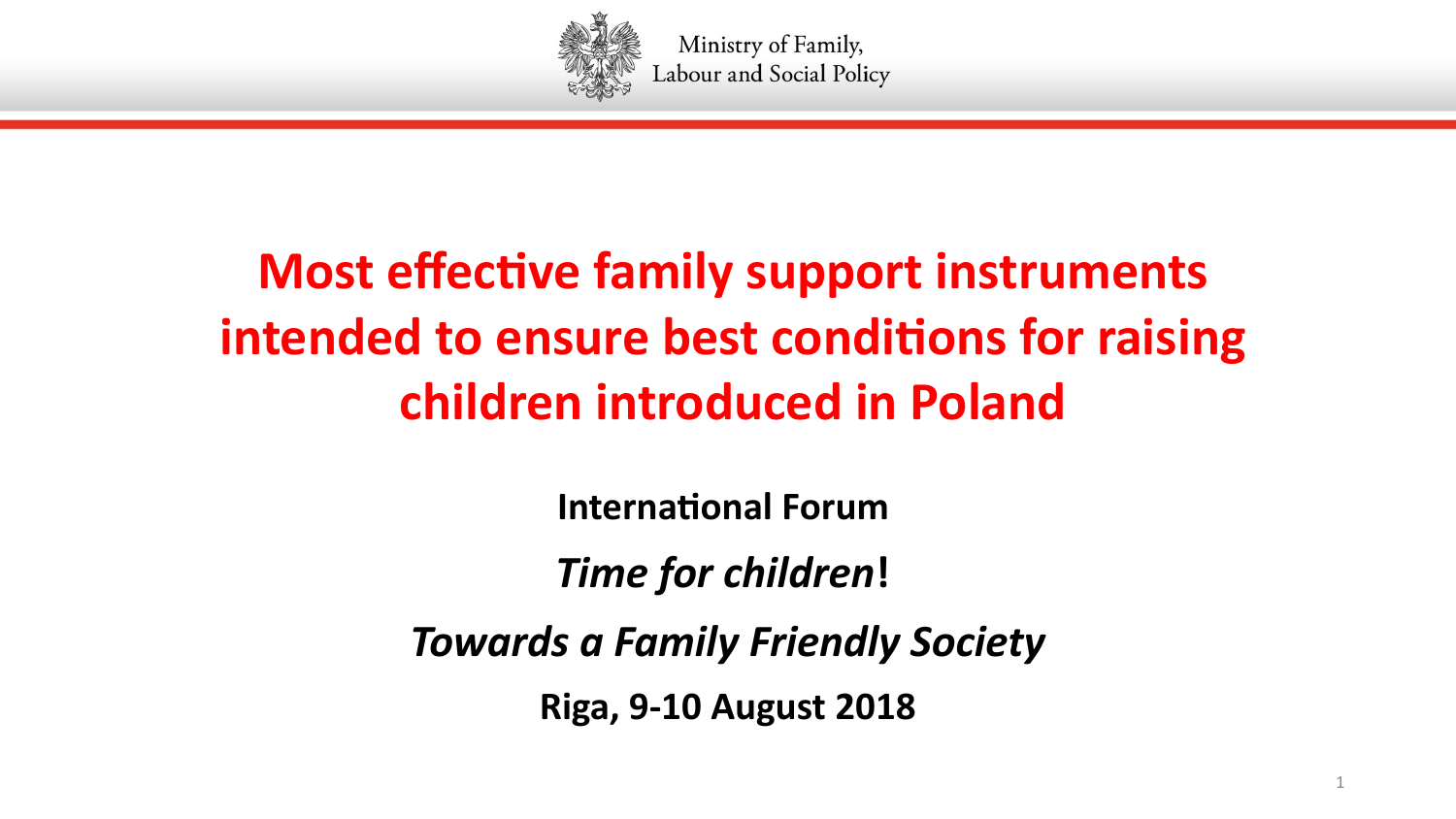





#### **Family 500 Plus Programme**

### Three main goals of Family 500+ Programme

- Increase in the number of births
- Reduce poverty among Polish children
- **"Invest in the family in a wide sense**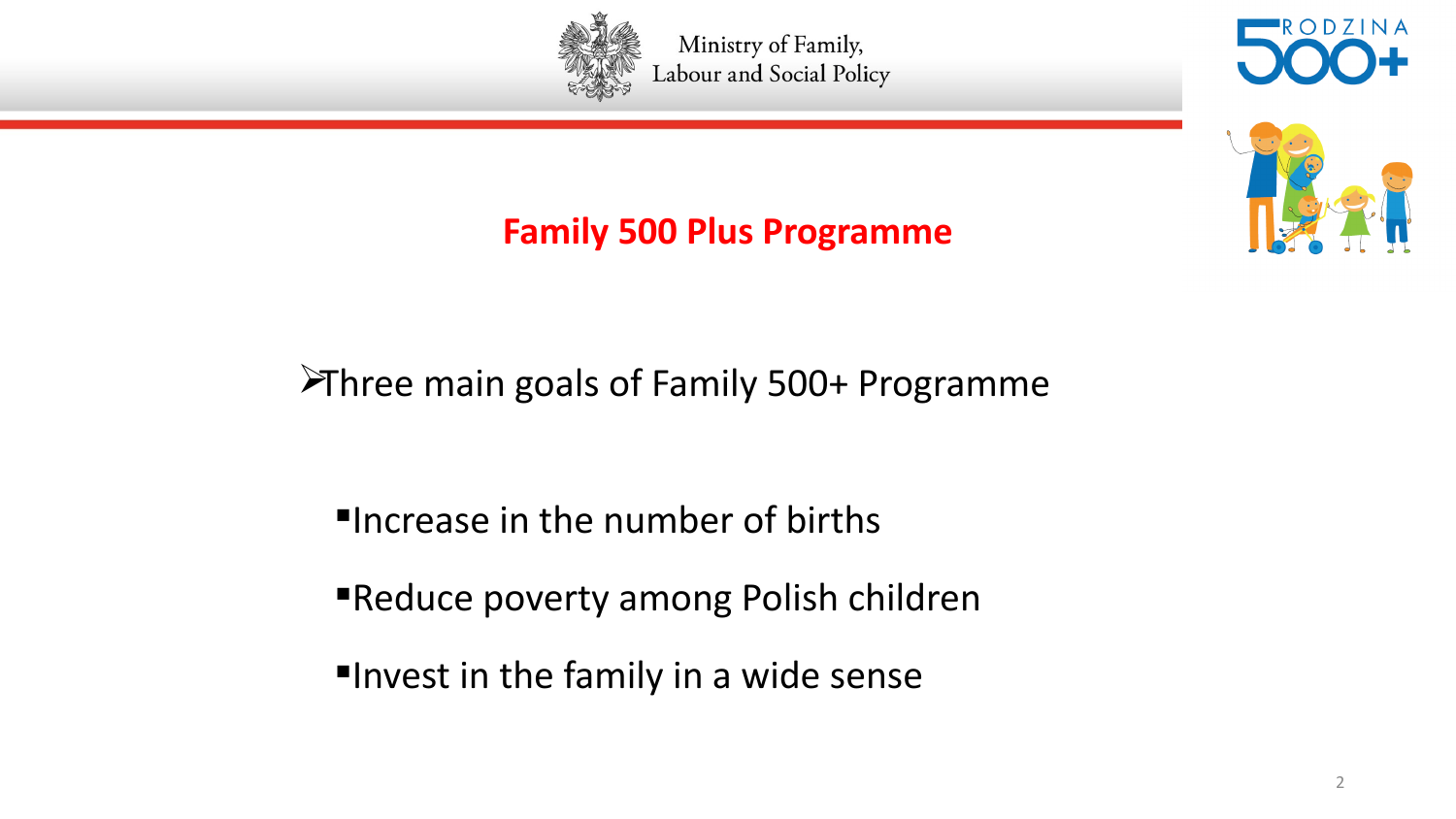

## **Family 500 Plus Programme**

- **Monthly beneft of PLN 500 (~EUR 117) for eaeh seeond and next ehild in the family;**  for the first child after meeting income criterion
- **Programme seale:**
	- 3.7 million eligible children = 54% all children until the age of 18
	- **PLN 8,846 (~EUR 2077)** average monthly support per family *in 2017*
- **Programme results:**
	- **Reduction of extreme poverty among persons aged 0-17** from 9% in 2015 to 4.7% in 2017
	- **Increase in the number of births** by 19.7 thousand in 2017 compared with 2016, increase of TFR from 1.29 in 2015 to 1.46 in 2017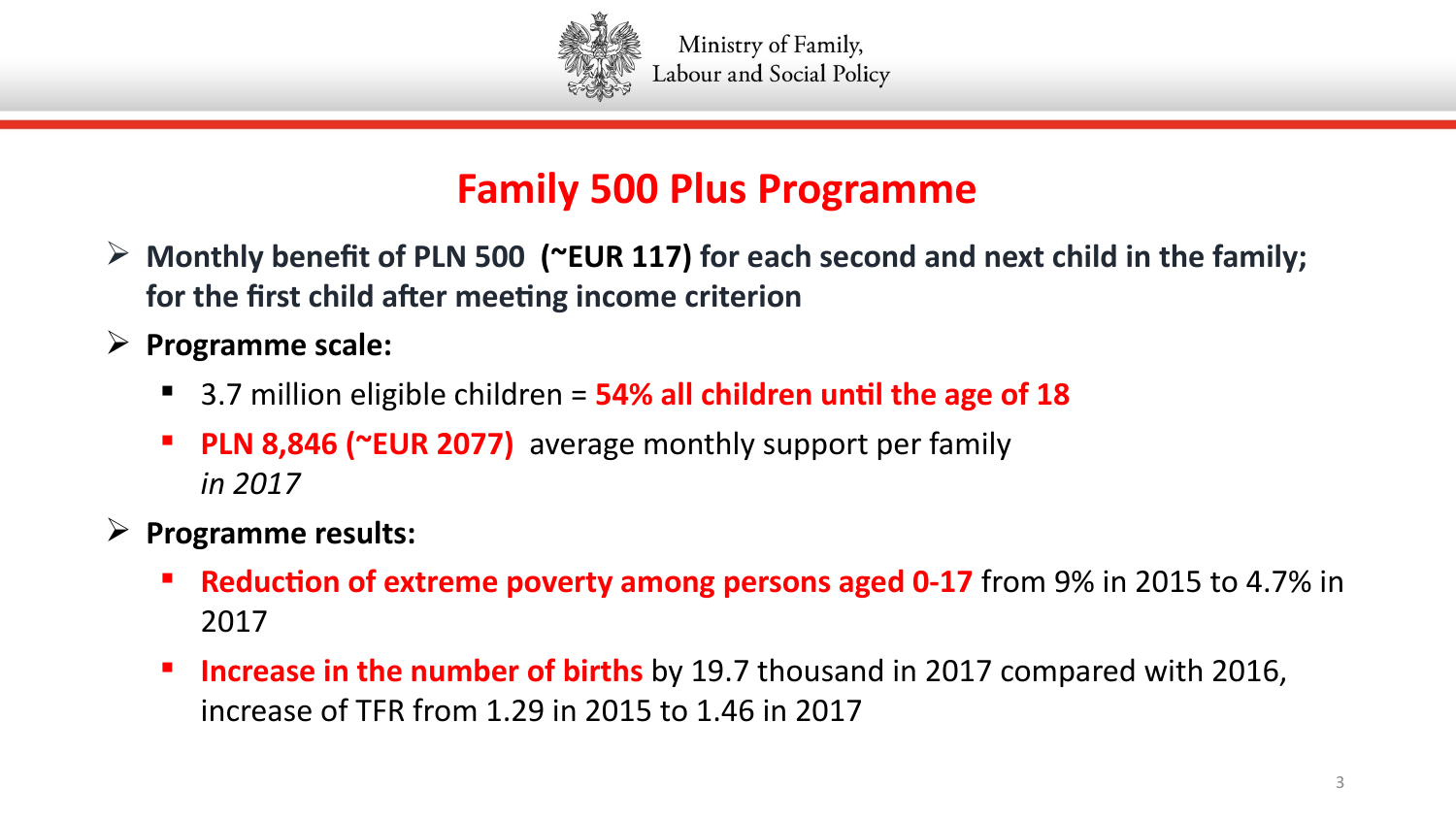

## **Good Start Programme**

One-off benefit of PLN 300 (~EUR 70) for each child at school for the expenses related to the beginning of the school year for 4.6 million pupils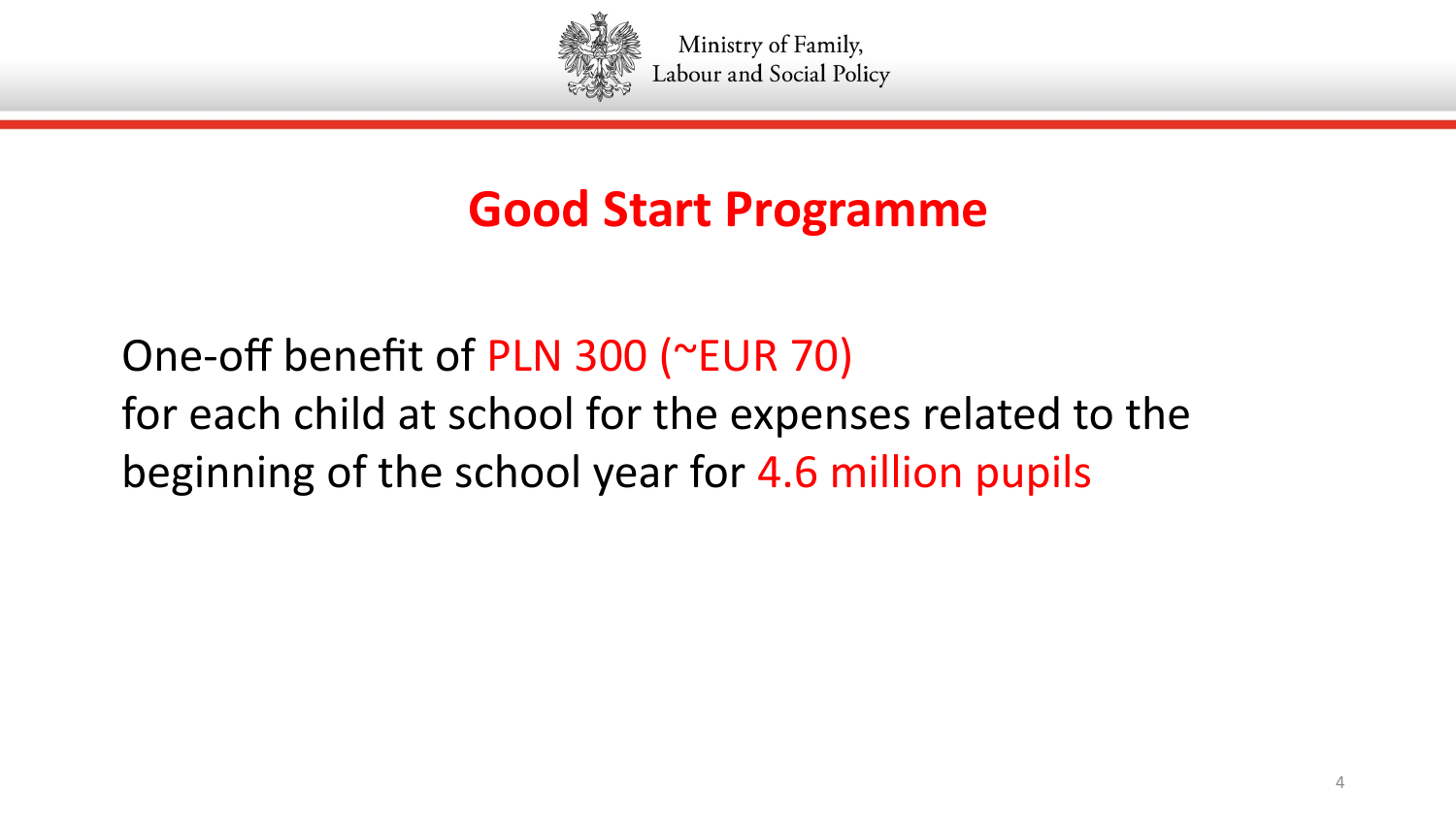

## **TODDLER Plus Programme [Malueh Plus]**

- **Fig. 2** The Programme offers financial support for organisers of childcare
- In 2018, **the funds for the** *TODDLER/MALUCH Plus* **Programme were tripled to PLN 450 million** (*more than104 mln EUR)* that is by PLN 300 million (*70 mln EUR)* more than in 2017, which will allow for creating approx. 24.5 thousand places and co-financing approx. 56 thousand childcare facilites.

#### **Programme results:**

- Increase in the number of childcare insttutons in 2011-2017 from 571 to 4.2 thousand, including **in the years 2015-2017 from 2.9 thousand to 4.2 thousand**.
- Increase in the number of places in such institutions in 2011-2017 from 32 thousand to 111.3 thousand, including **in the years 2015-2017 from 83.9 thousand to 111.3 thousand**.
- Increase in the percentage of children up to 3 years of age in institutional care in 2011-2017 from 4.4% to 16%, including in the years 2015-2017 **by almost one-third, from 12.4% to 16%.** Superior and the set of the set of the set of the set of the set of the set of the set of the set of the set of the set of the set of the set of the set of the set of the set of the set of the set of the se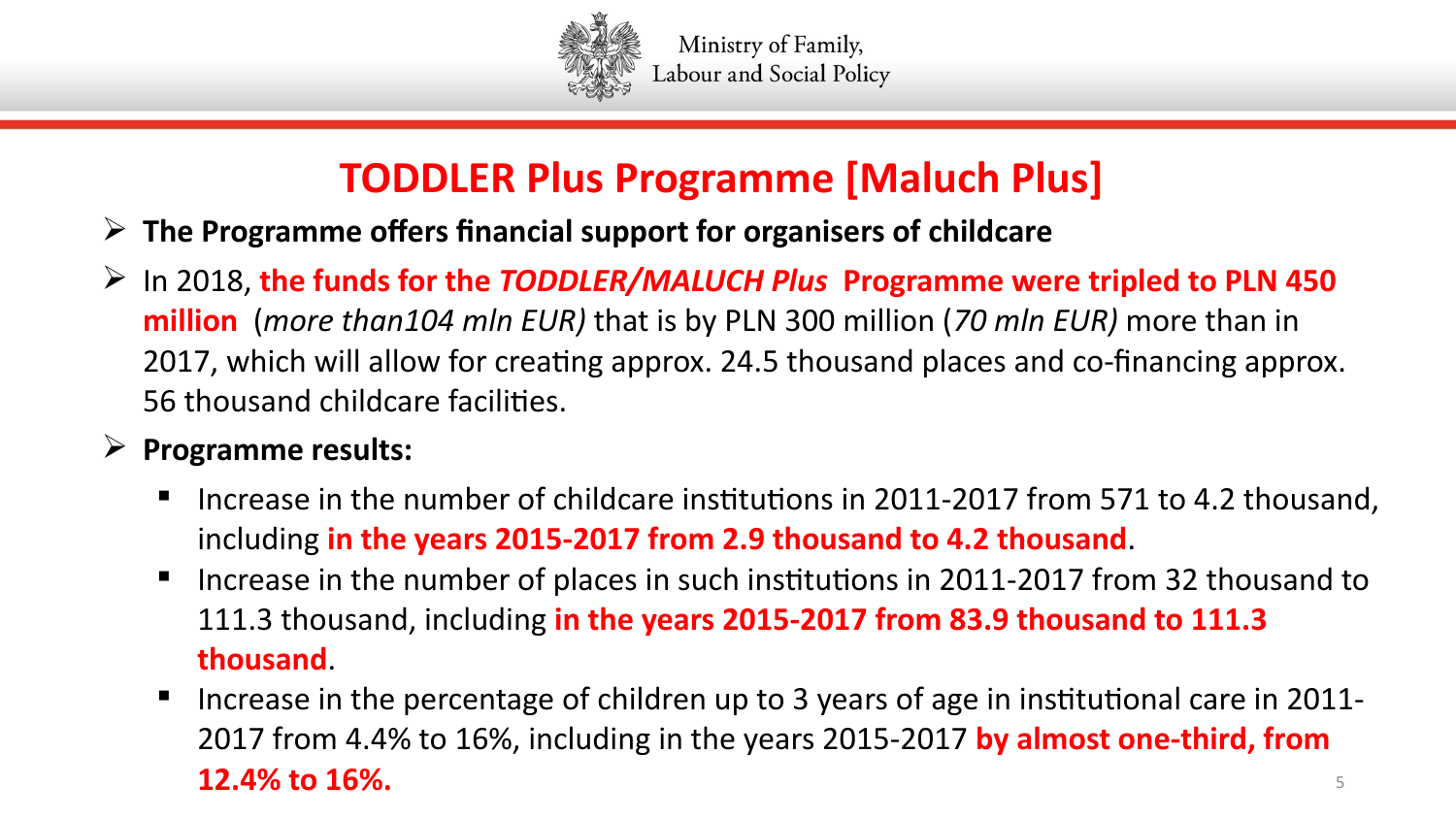

## **Forms of ehildeare for ehildren up to 3 years of age**